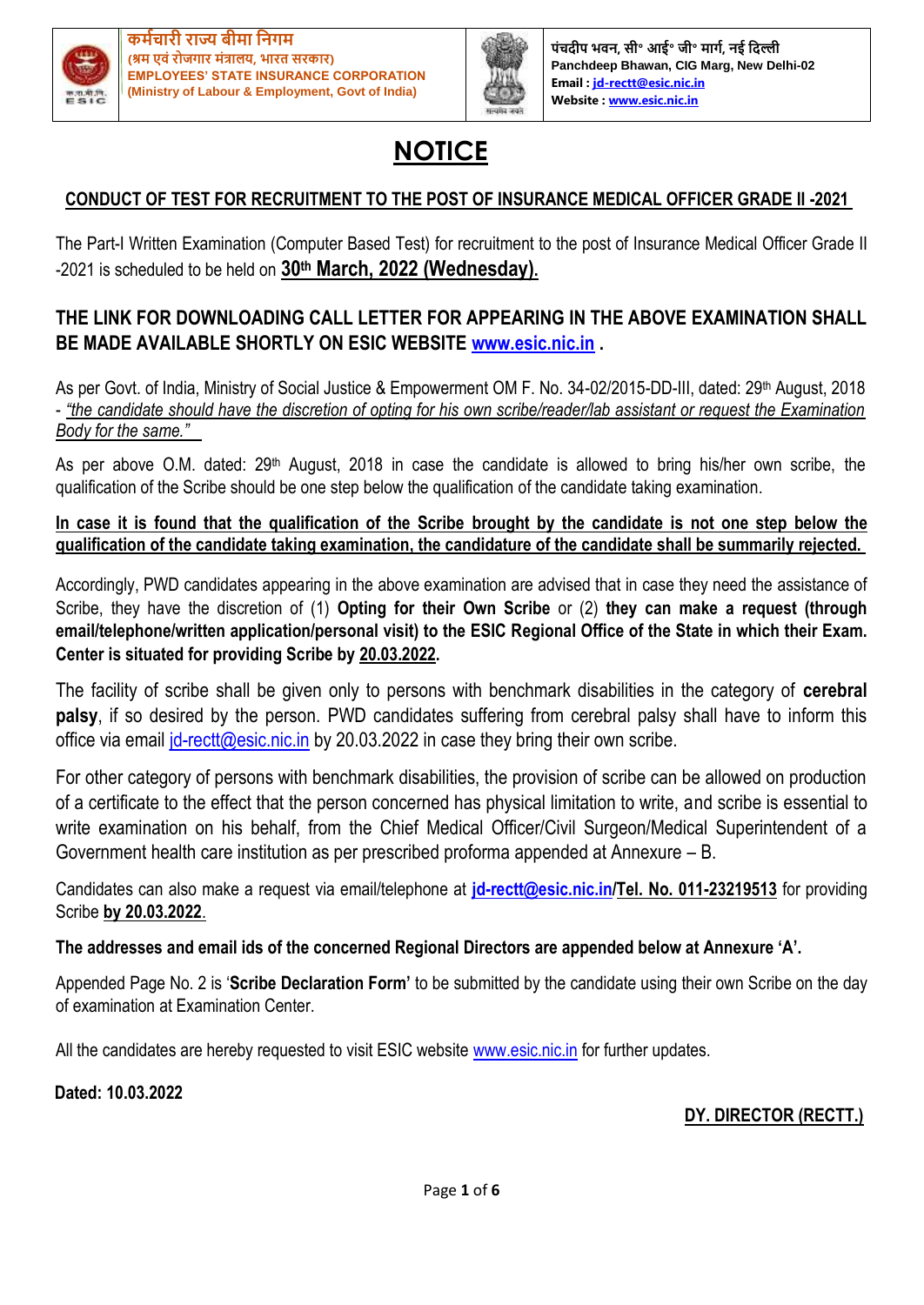# **SCRIBE DECLARATION FORM**

| We, the undersigned, Shri/Smt/Kum. |                                               | eligible candidate having |     |
|------------------------------------|-----------------------------------------------|---------------------------|-----|
| qualification                      | ,Post Applied for                             |                           | and |
| Shri/Smt/Kum.                      | eligible writer (Scribe) having qualification |                           | tor |

the eligible candidate, do hereby declare that :

- 1. The scribe is identified by the candidate at his/her own cost and as per own choice.
- **2. In case it is found that the qualification of the Scribe brought by the candidate is not one step below the qualification of the candidate taking examination, the candidature of the candidate shall be summarily rejected. In such case the candidate shall forfeit his/her right to the post and claims relating thereto.**
- 3. The candidate has physical limitation which hampers his/her writing capabilities owing to his/her disability and she/he needs a writer (scribe) as permissible under the Government of India rules governing the recruitment of Physically Challenged persons.
- 4. As per the rules, the candidate availing services of a scribe is eligible for compensatory time of 20 minutes for every hour of the examination.
- 5. In view of the importance of the time element and the examination being of a competitive nature, the candidate undertakes to fully satisfy the Medical Officer of the Organization that there was necessity for use of a scribe as his/her writing speed is affected by the disabilities mentioned in Point 3 above.
- *6. The candidate has ensured that the scribe is not a candidate for the same recruitment exercise.*
- *7. The scribe has ensured that he/she is not appearing in the same recruitment exercise.*
- 8. All the above statements made by us are true and correct to the best of our knowledge and belief. We also understand that in case it is detected at any stage of recruitment that we do not fulfill the eligibility norms and/or that the information furnished by us is incorrect/false or that we have suppressed any material fact(s), the candidature of the applicant (both the candidate as well as scribe in case he/she has appeared in the same examination) will stand cancelled, irrespective of the result of the examination. If any of these shortcoming(s) is/are detected even after the candidate's appointment, his/her services are liable to be terminated. In such circumstances, both signatories will be liable to criminal prosecution.

I, \_\_\_\_\_\_\_\_\_\_\_\_\_\_\_\_\_\_\_\_\_\_\_\_\_\_\_\_\_\_ (Scribe) certify that I am not a candidate for this recruitment.

 **(Name of Scribe)**

I, \_\_\_\_\_\_\_\_\_\_\_\_\_\_\_\_\_\_\_\_\_\_\_\_\_\_\_\_\_the candidate for this recruitment certify that I have ensured that the above

#### **(Name of candidate)**

scribe is not appearing for this recruitment.

#### **Given under are our signature and contact details**: -

|                     | <b>SCRIBE</b>  | <b>CANDIDATE</b> |
|---------------------|----------------|------------------|
|                     | Signature:     | Signature:       |
|                     | Name:          | Name:            |
|                     | Qualification: | Qualification:   |
|                     | Address:       | Address:         |
| Photo of the Scribe | Contact No.:   | Contact No.:     |

 **Signature of Invigilator**

 **\_\_\_\_\_\_\_\_\_\_\_\_\_\_\_\_\_\_\_\_**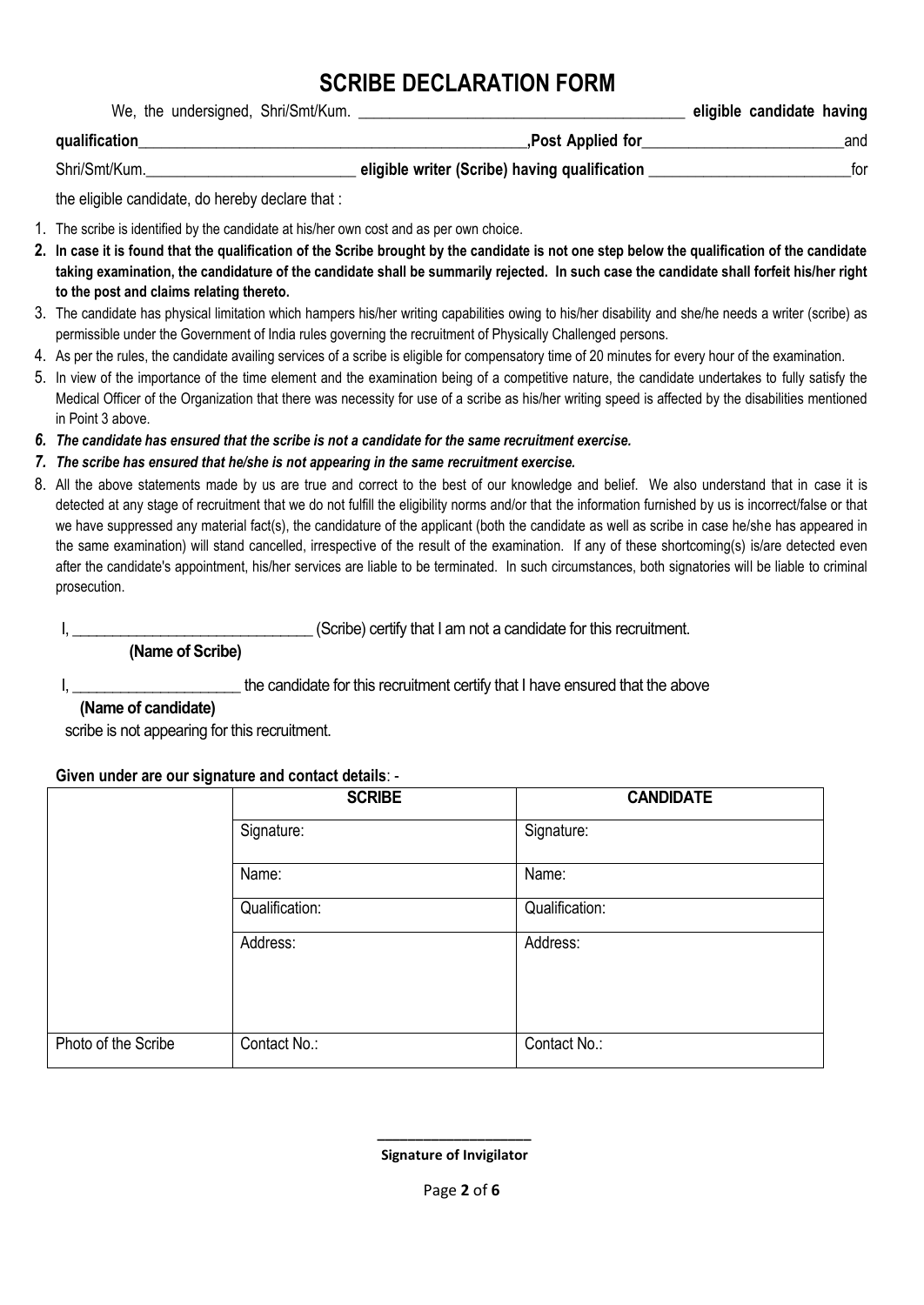#### **ANNEXURE-'A'**

| SI.<br>No. | Name of the ESIC Region/State in which<br>the candidate is to be admitted in the<br><b>Online Examination</b> | Address & Contact Number of ESIC<br>Regional Director for making request for<br><b>Scribe</b>                                                                             | Email Id for making request for<br><b>Scribe</b> |
|------------|---------------------------------------------------------------------------------------------------------------|---------------------------------------------------------------------------------------------------------------------------------------------------------------------------|--------------------------------------------------|
| 1.         | Andhra Pradesh                                                                                                | 48-7-32A, Panchdeep Bhawan, ESIC<br>Road, Gunadala, Vijaywada-520004<br>Andhra Pradesh<br>Contact No. 0866-2453498                                                        | rd-andhrapradesh@esic.nic.in                     |
| 2.         | Assam (For all North East Regions)                                                                            | <b>ESI Corporation,</b><br>Panchdeep Bhawan,<br>M.R.D. Road<br>P.O. BamuniMaidan,<br>Guwahati-781021. Assam.<br>Contact No. 0361-2550357                                  | rd-assam@esic.nic.in                             |
| 3.         | <b>Bihar</b>                                                                                                  | <b>ESI Corporation,</b><br>Panchdeep Bhawan,<br>J.L. Nehru. Marg<br>near Income Tax Circle<br>Patna-800001 (Bihar).<br>Contact No. 0612-2521928                           | rd-bihar@esic.nic.in                             |
| 4.         | Chhattisgarh                                                                                                  | ESI Corporation,<br>107, Ram Nagar Road,<br>Jagannath Chowk,<br>Kota, Raipur-492010<br>Chhattisgarh<br>Contact No. 0771-2254589                                           | rd-cgarh@esic.nic.in                             |
| 5.         | Delhi (including Meerut, Noida, Greater<br>Noida, Ghaziabad)                                                  | ESI Corporation,<br>DDA Complex cum Office,<br>3rd& 4 <sup>th</sup> Floor,<br>Rajendra Place, Rajendra Bhawan,<br>New Delhi - 110 008<br>Contact No.011-25734381,25745044 | rd-delhi@esic.nic.in                             |
| 6.         | Goa                                                                                                           | ESI Corporation,<br>Panchdeep Bhawan,<br>3rd floor, EDC Plot No. 23,<br>Patto, Panji, Goa-403001<br>Contact No. 0832-2438870                                              | rd-goa@esic.nic.in                               |
| 7.         | Gujarat                                                                                                       | <b>ESI Corporation,</b><br>Panchdeep Bhawan,<br>Income Tax Circle<br>Ashram Road,<br>Ahmedabad-380014 (Gujarat).<br>Contact No. 079-27582400/450                          | rd-gujrat@esic.nic.in                            |
| 8.         | Haryana                                                                                                       | <b>ESI Corporation,</b><br>Panchdeep Bhawan,<br>Sector-16,<br>Faridabad-121002, Haryana<br>Near Laxmi Narayan Mandir<br>Contact No. 0129-2222980                          | rd-haryana@esic.nic.in                           |
| 9.         | <b>Himachal Pradesh</b>                                                                                       | <b>ESI Corporation,</b><br><b>ESIC Regional Office</b><br>Housing Board, Phase 1,<br>Sai Road, Baddi Distt Solan -173205.<br>Himachal Pradesh<br>Contact No. 01795-245961 | rd-hp@esic.nic.in                                |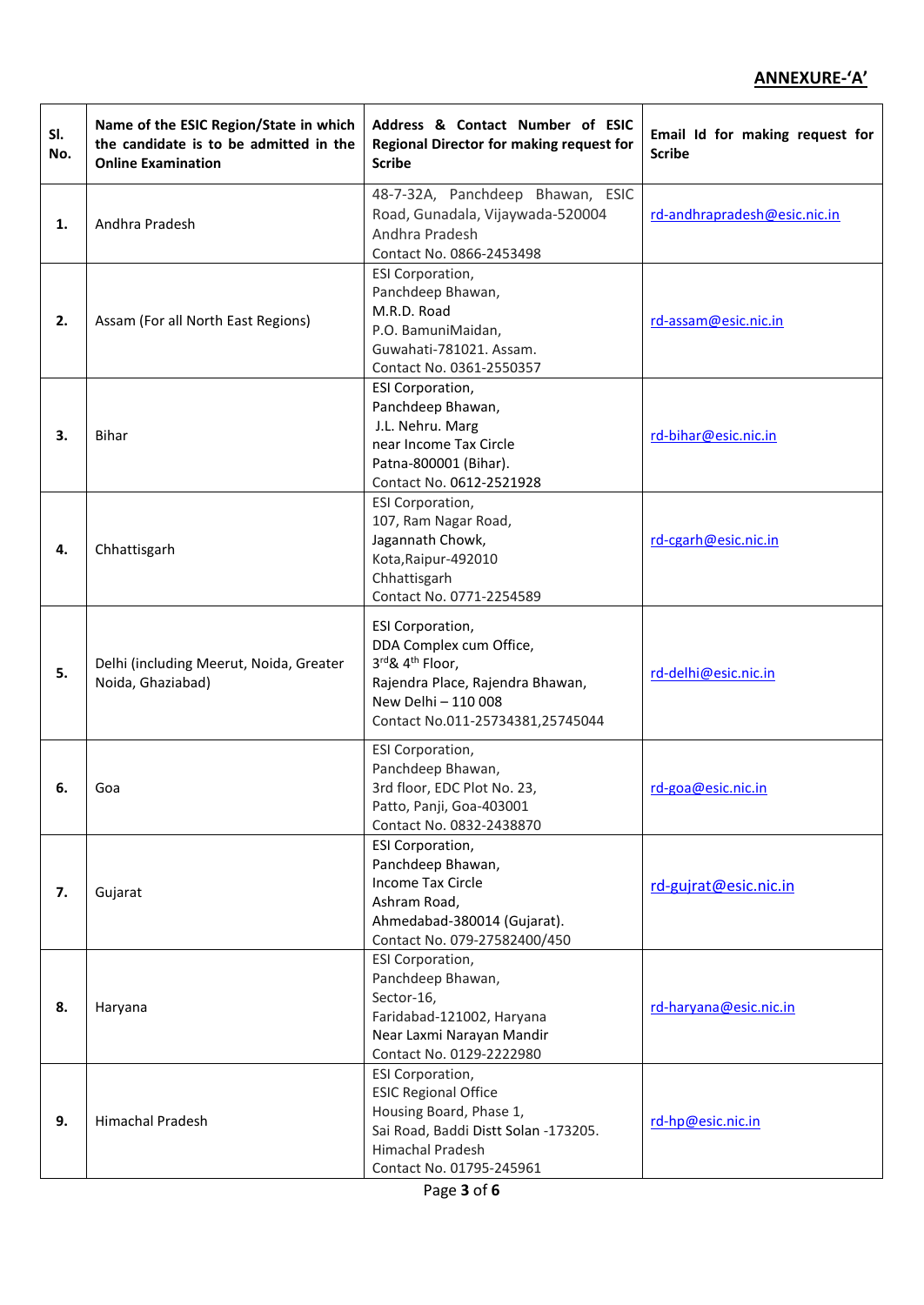| 10.<br>11. | Jammu & Kashmir<br>Jharkhand                               | <b>ESI Corporation,</b><br>Regional Office,<br>10-B, Radha Bhawan,<br>Shastri Nagar,<br>Jammu - 180 004 (J & K).<br>Near Nirankari Bhawan<br>Contact No. 0191-2435136<br><b>ESI Corporation,</b><br>Regional Office,<br>Panchdeep Bhawan, | rd-jnk@esic.nic.in<br>rd-jharkhand@esic.nic.in |
|------------|------------------------------------------------------------|-------------------------------------------------------------------------------------------------------------------------------------------------------------------------------------------------------------------------------------------|------------------------------------------------|
|            |                                                            | Namkum, Ranchi-834010 (Jharkhand).<br>Contact No. 0651-2960319                                                                                                                                                                            |                                                |
| 12.        | Karnataka                                                  | ESI Corporation,<br>Regional Office Karnataka<br>Panchdeep Bhawan, No.10, Binnyfields,<br>Tank Bund Road (next to ETA Mall, Near<br>Binny Mills),<br>Binnypet, Bangalore-560023.<br>Karnataka<br>Contact No. 080-26742485                 | rd-karnataka@esic.nic.in                       |
| 13.        | Kerala                                                     | <b>ESI Corporation,</b><br>Panchdeep Bhawan,<br>North Swaraj Round,<br>Thrissur - 680020 (Kerala)<br>Contact No. 0487-2331080/2331351/<br>2331412                                                                                         | rd-kerala@esic.nic.in                          |
| 14.        | Madhya Pradesh                                             | <b>ESI Corporation,</b><br>Panchdeep Bhawan,<br>Nanda Nagar, Indore-452011<br>Madhya Pradesh.<br>Contact No. 0731-2550485                                                                                                                 | rd-mp@esic.nic.in                              |
| 15.        | Maharashtra                                                | <b>ESI Corporation,</b><br>Panchdeep Bhawan,<br>108, N. M. Joshi Marg,<br>Lower Parel,<br>Mumbai - 400013 (Maharashtra)<br>Contact No. 022-61209700/742/760                                                                               | rd-maharashtra@esic.nic.in                     |
| 16.        | Orissa                                                     | <b>ESI Corporation,</b><br>Regional Office, Panchdeep Bhawan,<br>Plot C, Unit - IX, Janpath<br>Bhubaneswar-751022 (Orissa).<br>Contact No. 0674-2546380                                                                                   | rd-orissa@esic.nic.in                          |
| 17.        | Puducherry (including examination<br>centre in Port Blair) | Regional Office : Puducherry<br><b>Employees' State Insurance Corporation</b><br>ESIC Complex, Bouvankare Street<br>Mudaliarpet, Puducherry-605004<br>Phone: 0413-2357642                                                                 | rd-pondi@esic.nic.in                           |
| 18.        | Punjab                                                     | <b>ESI Corporation,</b><br>Panchdeep Bhawan,<br>Plot No.3, Sector - 19-A,<br>Madhya Marg,<br>Chandigarh-160020.<br>Contact No. 0172-2544126                                                                                               | rd-punjab@esic.nic.in                          |
| 19.        | Rajasthan                                                  | <b>ESI Corporation</b><br>Panchdeep Bhawan<br>Regional Office,<br>Bhawani Singh Marg,<br>Jaipur - 302001 (Rajasthan).<br>Contact No. 0141-2989581                                                                                         | rd-rajasthan@esic.nic.in                       |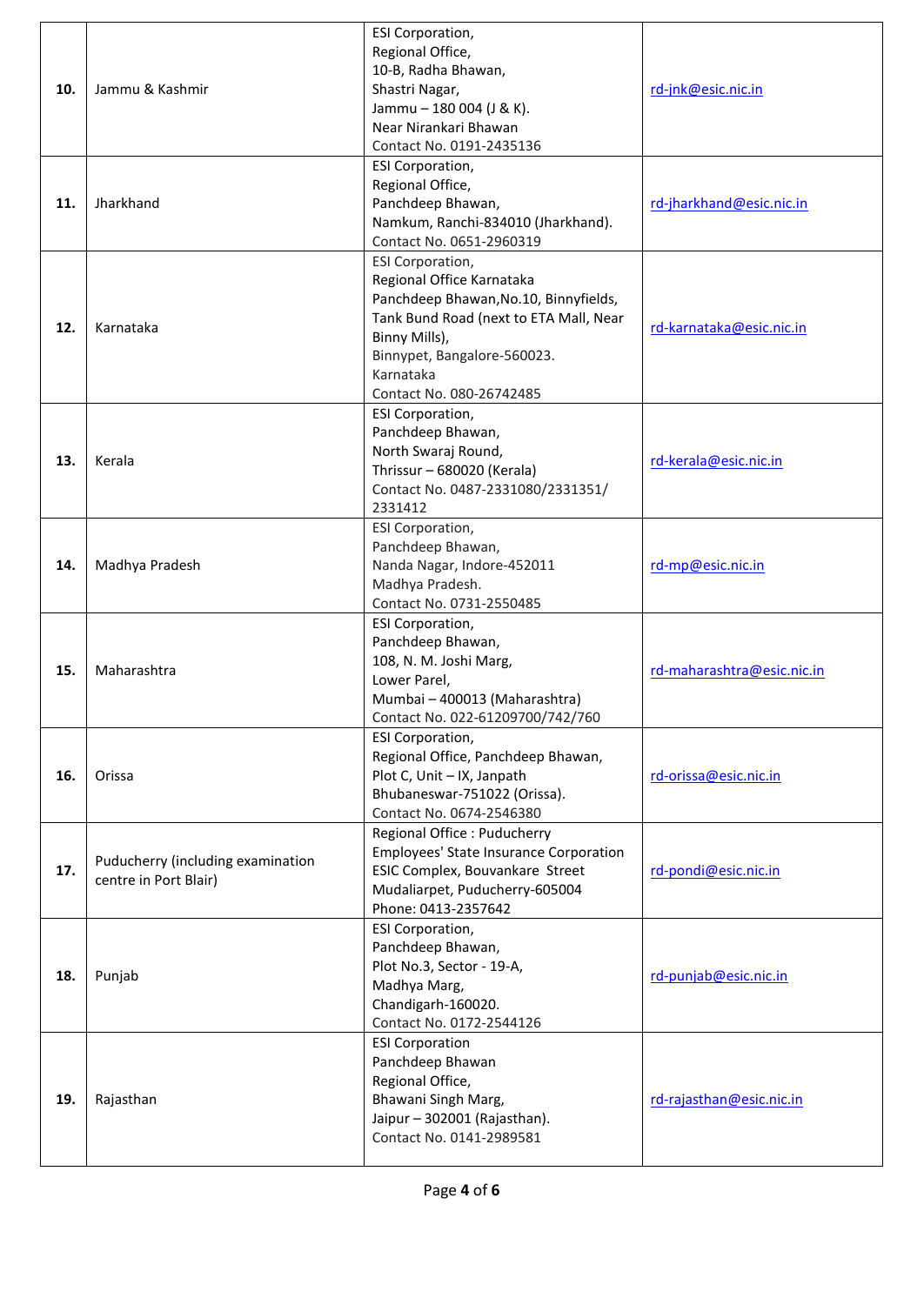| 20. | <b>Tamil Nadu</b>    | <b>ESI Corporation,</b><br>Panchdeep Bhawan,<br>143, Sterling Road, Nungambakkam,<br>Chennai - 600034 (Tamil Nadu)<br>Contact No. 044-28306300    | rd-tamilnadu@esic.nic.in  |
|-----|----------------------|---------------------------------------------------------------------------------------------------------------------------------------------------|---------------------------|
| 21. | Telangana            | <b>ESI Corporation,</b><br>Panchdeep Bhawan,<br>5.9.23, Hill Fort Road,<br>Adarsh Nagar<br>Hyderabad-500063.<br>Contact No. 040-23232356/57/58/59 | rd-telangana@esic.nic.in  |
| 22. | <b>Uttar Pradesh</b> | ESI Corporation,<br>Panchdeep Bhawan,<br>Sarvodaya Nagar,<br>Kanpur-208005,<br>Uttar Pradesh.<br>Contact No. 0512-2217957                         | rd-up@esic.nic.in         |
| 23. | Uttarakhand          | ESI Corporation,<br>Panchdeep Bhawan,<br>Wing No.4,<br>Shiv Puri, Prem Nagar,<br>Dehradun-248007,<br>Uttrakhand.<br>Contact No. 0135-2774762      | rd-uchal@esic.nic.in      |
| 24. | West Bengal          | <b>ESI Corporation,</b><br>Panchdeep Bhawan,<br>5/1, Grant Lane,<br>Kolkata - 700012 (West Bengal).<br>Contact No. 033-22364451/56                | rd-westbengal@esic.nic.in |